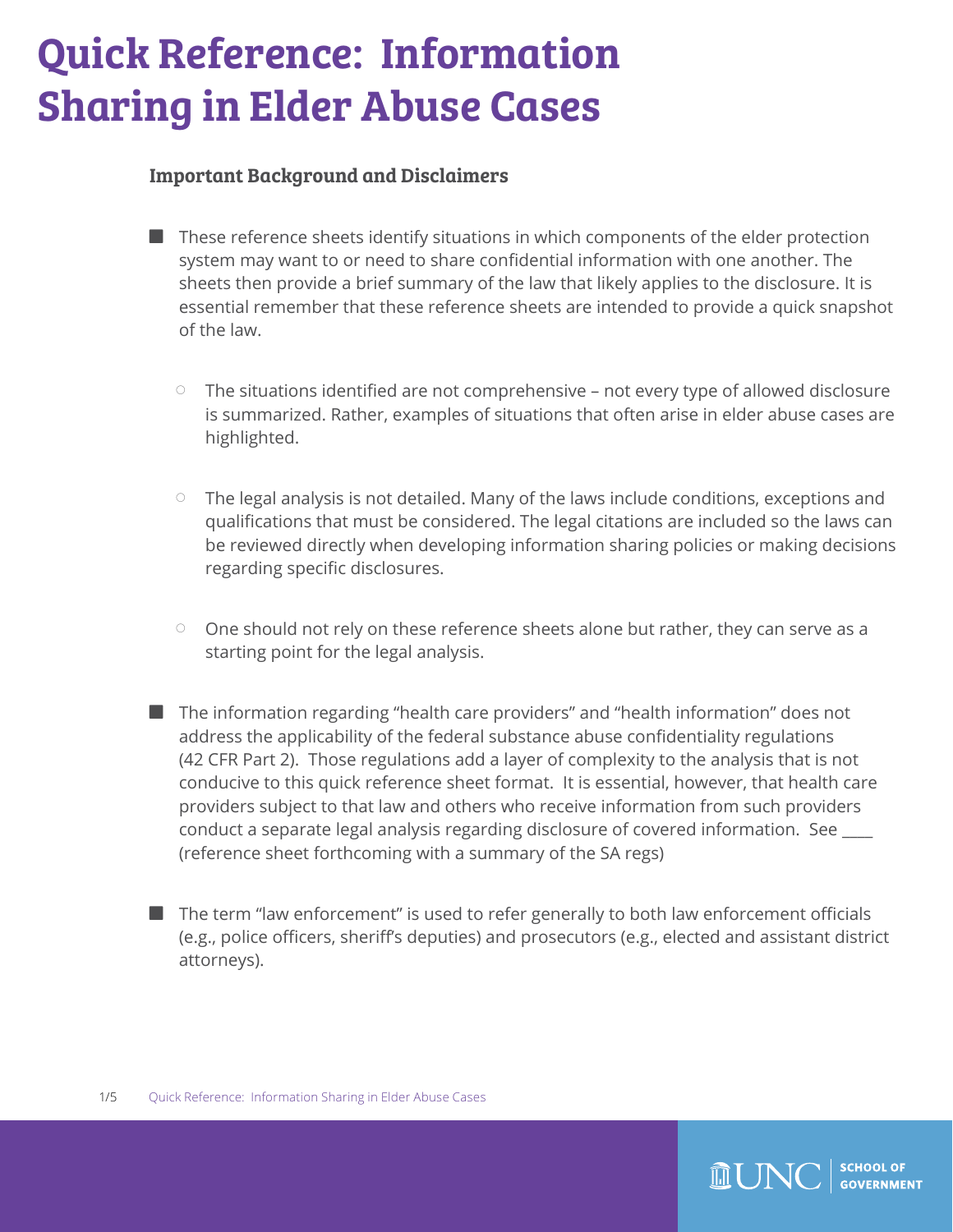#### DSS and Law Enforcement

| Situation                                                                                                                | General rule                                                                                                                                                                                                                                                                                                                                                                                                                                                            | Applicable law                                          |
|--------------------------------------------------------------------------------------------------------------------------|-------------------------------------------------------------------------------------------------------------------------------------------------------------------------------------------------------------------------------------------------------------------------------------------------------------------------------------------------------------------------------------------------------------------------------------------------------------------------|---------------------------------------------------------|
| <b>DSS receives a report</b><br>and has reason to<br>believe that an adult<br>may be at risk of<br>immediate harm        | DSS may contact the DA or law<br>ш<br>enforcement (LE) and share<br>confidential information, including<br>most health information. May also<br>provide information from APS<br>register.                                                                                                                                                                                                                                                                               | 10A NCAC 71A .0201<br>10A NCAC 71A .0806 (b)(1)(C)      |
| <b>DSS conducts an</b><br>evaluation and finds<br>evidence that the<br>adult has been abused.<br>neglected, or exploited | ■ DSS must notify the DA if it finds<br>such evidence. It must be in writing<br>and should include the specific<br>findings from the evaluation.                                                                                                                                                                                                                                                                                                                        | GS 108A-109<br>10A NCAC 71A .0906<br>10A NCAC 71A .0901 |
| <b>Law enforcement</b><br>requests information<br>from DSS about an<br>adult.                                            | If DSS found evidence of abuse,<br>neglect, or exploitation and<br>receives a request for information<br>from LE or DA, DSS must provide<br>information to assist with the<br>investigation or prosecution.<br>If DSS did not find evidence of<br>A/N/E but it has information about<br>the adult that may be useful to<br>LE or DA in the investigation of a<br>potential crime, it may be provided<br>to the LE or DA pursuant to a<br>search warrant or court order. | 10A NCAC 71A .0803<br>10A NCAC 69 .0505                 |
| <b>Law enforcement</b><br>requests the identity of<br>a reporter                                                         | DSS may disclose to LE/DA if they<br>ш<br>are investigating or prosecuting a<br>criminal investigation of alleged<br>A/N/E without a court order.<br>If the request is for another<br>٠<br>purpose, DSS may disclose the<br>identity pursuant to a search<br>warrant or court order.                                                                                                                                                                                    | 10A NCAC 71A .0802<br>10A NCAC 69 .0505                 |

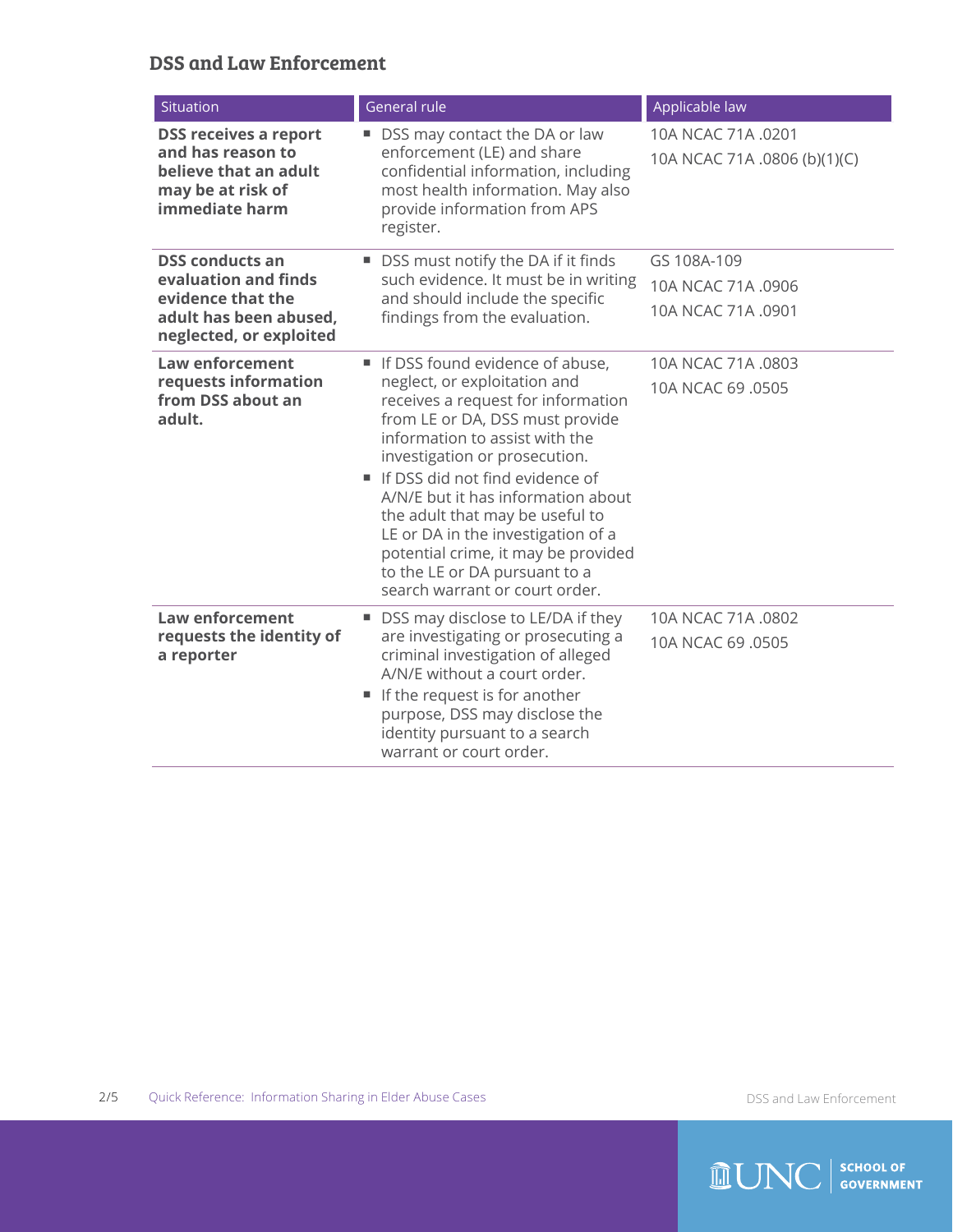## DSS and Health Care Providers

| Situation                                                                    | General rule                                                                                                                                                                                                                                                                                                                                                                                                                                                                                                                                                                                                                                                                                                                                                               | Applicable law                                                                                         |
|------------------------------------------------------------------------------|----------------------------------------------------------------------------------------------------------------------------------------------------------------------------------------------------------------------------------------------------------------------------------------------------------------------------------------------------------------------------------------------------------------------------------------------------------------------------------------------------------------------------------------------------------------------------------------------------------------------------------------------------------------------------------------------------------------------------------------------------------------------------|--------------------------------------------------------------------------------------------------------|
| <b>Health care provider</b><br>identifies potential signs<br>of elder A/N/E  | State law requires reporting to DSS<br>if the person is a disabled adult.<br>Applicable medical confidentiality<br>laws allow disclosure when<br>otherwise required by law.<br>Therefore, health care providers<br>must file a report with DSS. The<br>report should not identify whether<br>the adult has or may have a<br>reportable communicable disease.<br>Providers subject to the HIPAA<br>Privacy Regulation must notify<br>the adult about the report unless<br>the provider believes notification<br>would put the adult at risk of<br>serious harm or the notification<br>would be going to a personal<br>representative who may be<br>responsible for the A/N/E and<br>informing that person would not<br>be in the adult's best interest.                     | GS 108A-102<br>See, e.g., 45 CFR 164.512(a); 45<br>CFR 164.512(c); GS 130A-143<br>45 CFR 164.512(c)(2) |
| <b>Provider believes there is</b><br>a serious threat to health<br>or safety | If a provider believes there is a<br>×,<br>serious threat to health or safety<br>and the provider reasonably<br>believes that DSS may be able<br>to prevent or serious lessen the<br>threat, it may disclose a limited<br>amount of information to DSS.<br>■ The provider may disclose only<br>the following: name, address, date<br>and place of birth, SSN, blood<br>type, type of injury, date and time<br>of treatment, and a description<br>of distinguishing physical<br>characteristics.<br>There is a limited exception that<br>ш<br>applies if the provider was treating<br>an individual or asked to treat<br>an individual for the purposes of<br>trying to prevent the individual<br>from causing the type of harm that<br>would be the subject of the report. |                                                                                                        |

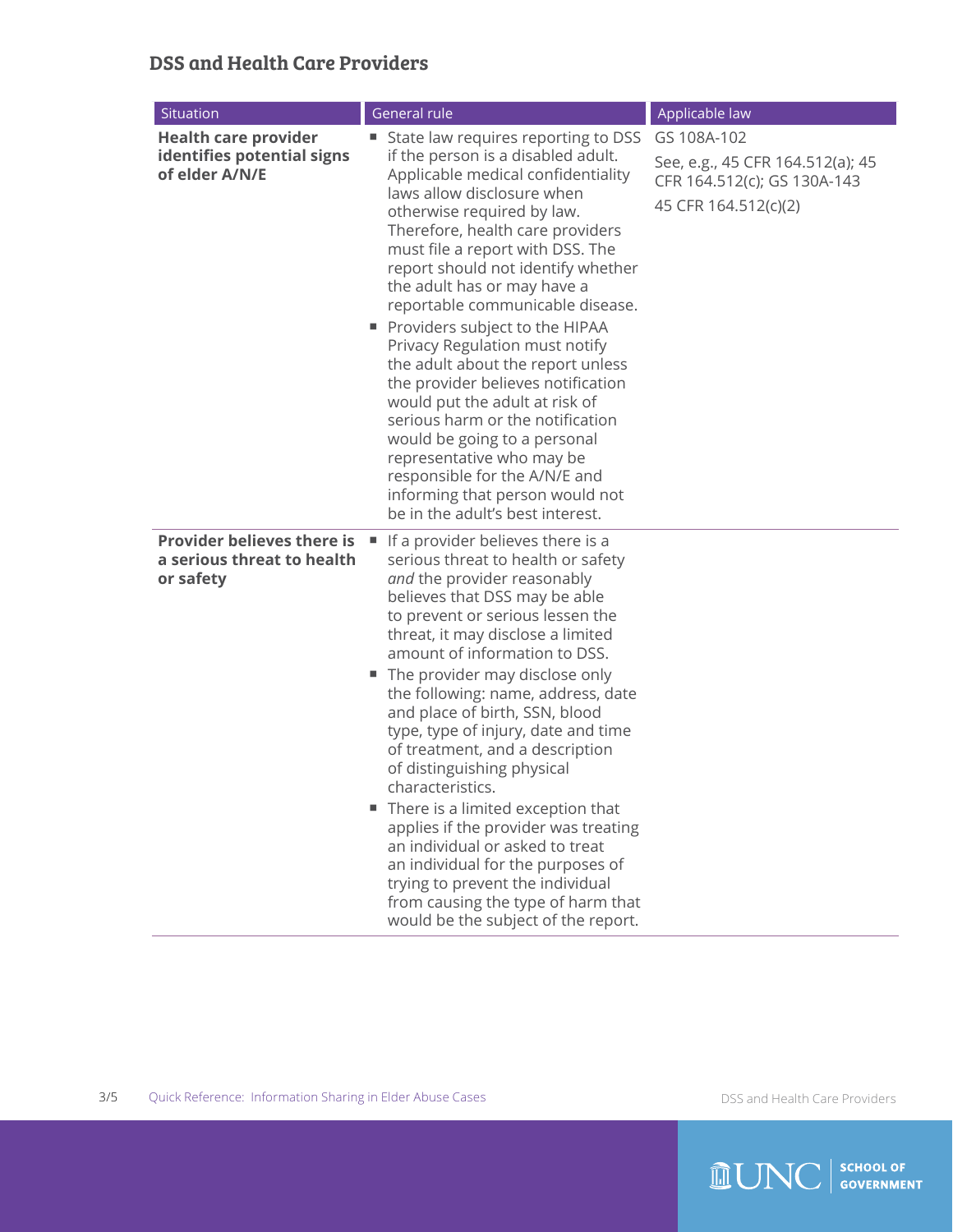# DSS and Health Care Providers, *continued*

| Situation                                                                                 | General rule                                                                                                                                                                                                                                                                                                                                                                                                                                                                                                                                                                                                                                                                                                                                                                                                                                          | Applicable law               |
|-------------------------------------------------------------------------------------------|-------------------------------------------------------------------------------------------------------------------------------------------------------------------------------------------------------------------------------------------------------------------------------------------------------------------------------------------------------------------------------------------------------------------------------------------------------------------------------------------------------------------------------------------------------------------------------------------------------------------------------------------------------------------------------------------------------------------------------------------------------------------------------------------------------------------------------------------------------|------------------------------|
| <b>DSS requests assistance</b><br>from a provider in<br>evaluating an adult               | Health care providers are required<br>н,<br>to assist DSS in conducting<br>evaluations upon request. Because<br>these evaluations are being<br>conducted at the request of DSS,<br>there is a strong legal implication<br>that health care providers must<br>share the information from the<br>evaluations with the agency with<br>or without the permission of the<br>adult.                                                                                                                                                                                                                                                                                                                                                                                                                                                                         | GS 108A-103                  |
| <b>DSS requests records</b><br>from a health care<br>provider during an APS<br>evaluation | It is not clear whether state law<br>٠<br>requires health care providers to<br>provide DSS with access to records<br>during an evaluation.<br>State law authorizes the agency to<br>"review and copy" records related<br>to the care and treatment of any<br>person, facility or agency acting<br>as a caretaker for the adult. If the<br>definition of the term "caretaker" is<br>interpreted broadly to include any<br>person who has provided health<br>care to the adult, state law would<br>require providers to disclose<br>requested information to DSS.<br>■ The term caretaker is defined to<br>mean "an individual who has the<br>responsibility for the care of the<br>disabled adult as a result of family<br>relationship or who has assumed<br>the responsibility for the care of<br>the disabled adult voluntarily or by<br>contract." | GS 108A-103<br>GS 108-101(b) |

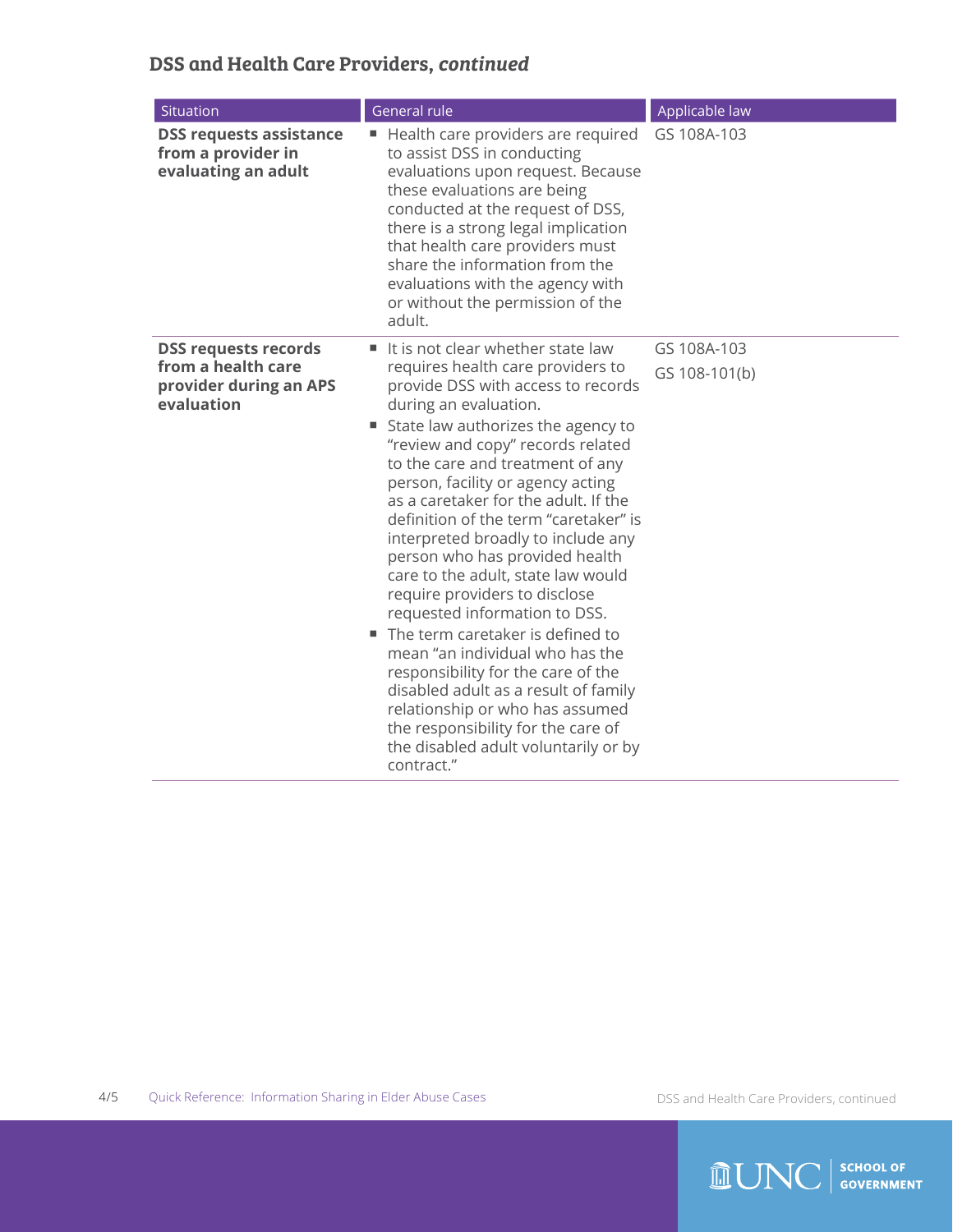## Health Care Providers and Law Enforcement

| GS 90-21.20<br><b>Physician or hospital</b><br>State law requires physicians and<br>ш<br>treats a person with<br>hospitals to make a report to law<br>45 CFR 164.512(a)<br>certain types of wounds,<br>enforcement if they treat a case<br>injuries or illnesses<br>of:<br>$\circ$ A bullet wound, gunshot<br>wound, powder burn or other<br>injury arising from or appearing<br>to arise from the discharge of a<br>gun or firearm;<br>$\circ$ Illness apparently caused by<br>poisoning;<br>$\circ$ A wound or injury caused, or<br>apparently caused, by a knife or<br>sharp or pointed instrument if it<br>appears to the treating provider<br>that a criminal act was involved;<br>$\circ$ A wound, injury, or illness in<br>which there is grave bodily<br>harm or grave illness if it<br>appears to the treating provider<br>that it resulted from a criminal<br>act of violence.<br>If the place of treatment is in a<br>city or town, the report must be<br>made to the police. If the place of<br>treatment is not in a city or town,<br>the report must be made to the<br>sheriff.<br>Only certain information may be<br>п<br>disclosed:<br>$\circ$ Patient's name;<br>$\circ$ The patient's age, sex, race,<br>residence or present location;<br>and | Situation | General rule                    | Applicable law |
|------------------------------------------------------------------------------------------------------------------------------------------------------------------------------------------------------------------------------------------------------------------------------------------------------------------------------------------------------------------------------------------------------------------------------------------------------------------------------------------------------------------------------------------------------------------------------------------------------------------------------------------------------------------------------------------------------------------------------------------------------------------------------------------------------------------------------------------------------------------------------------------------------------------------------------------------------------------------------------------------------------------------------------------------------------------------------------------------------------------------------------------------------------------------------------------------------------------------------------------------------------------|-----------|---------------------------------|----------------|
| patient's injuries.<br>Applicable confidentiality laws<br>allow providers to make these<br>reports because the disclosures<br>are required by law.<br>If law enforcement officials<br>request additional information<br>from a health care provider<br>related to this report, they must<br>have other legal authority to<br>obtain it, such as search warrant.                                                                                                                                                                                                                                                                                                                                                                                                                                                                                                                                                                                                                                                                                                                                                                                                                                                                                                  |           | The character and extent of the |                |

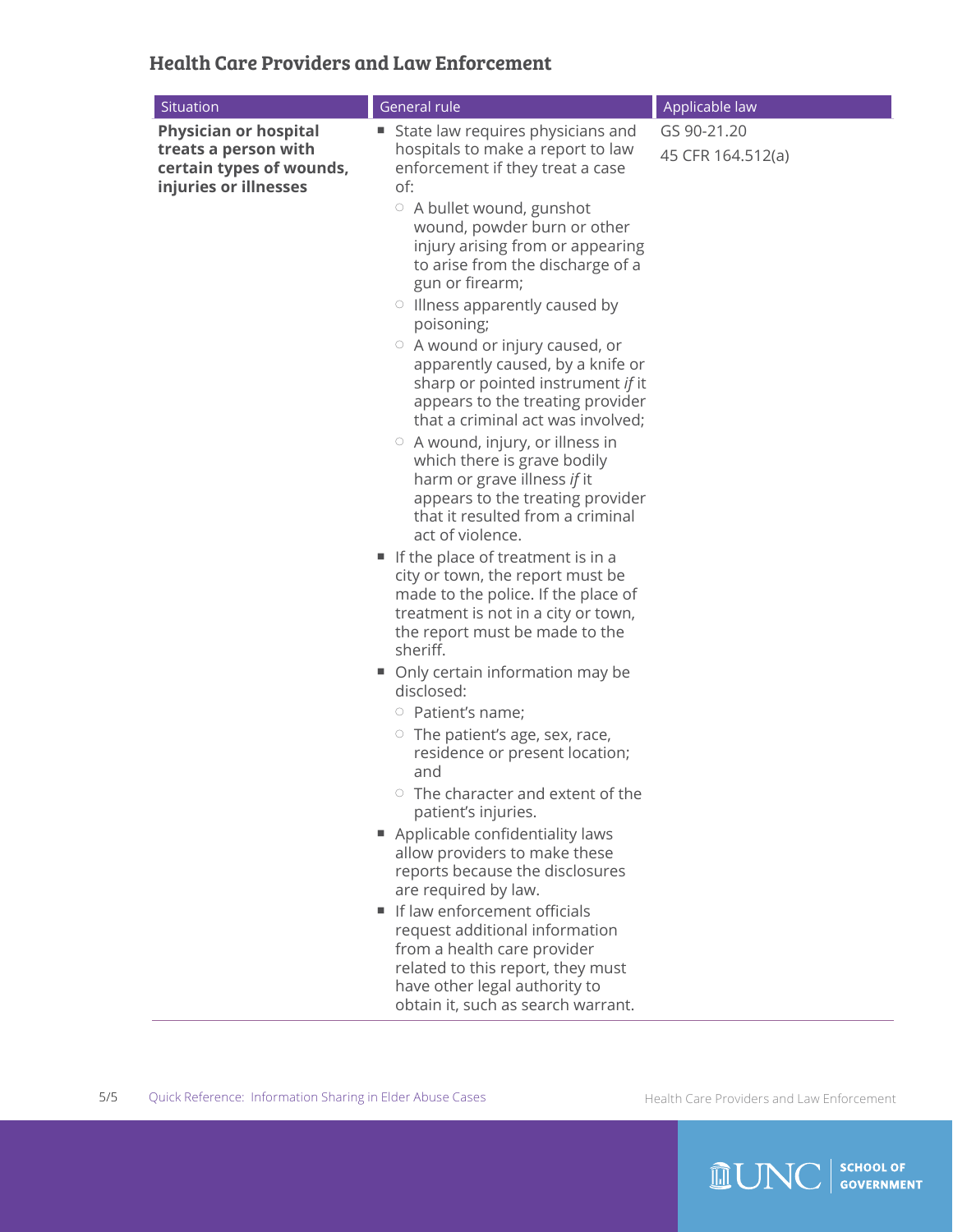# Health Care Providers and Law Enforcement, *continued*

| Situation                                                                    | <b>General rule</b>                                                                                                                                                                                                                                                                                                                                                                                                                                                                                                                                                                                                                                                                                                                                                                               | Applicable law                                |
|------------------------------------------------------------------------------|---------------------------------------------------------------------------------------------------------------------------------------------------------------------------------------------------------------------------------------------------------------------------------------------------------------------------------------------------------------------------------------------------------------------------------------------------------------------------------------------------------------------------------------------------------------------------------------------------------------------------------------------------------------------------------------------------------------------------------------------------------------------------------------------------|-----------------------------------------------|
| <b>Provider believes there is</b><br>a serious threat to health<br>or safety | If a provider believes there is a<br>ш<br>serious threat to health or safety<br>and the provider reasonably<br>believes that law enforcement may<br>be able to prevent or seriously<br>lessen the threat, it may disclose a<br>limited amount of information to<br>law enforcement.<br>■ The provider may disclose only<br>the following: name, address, date<br>and place of birth, SSN, blood<br>type, type of injury, date and time<br>of treatment, and a description<br>of distinguishing physical<br>characteristics.<br>There is a limited exception that<br>applies if the provider was treating<br>an individual or asked to treat<br>an individual for the purposes of<br>trying to prevent the individual<br>from causing the type of harm that<br>would be the subject of the report. | 45 CFR 164.512(j); 45 CFR<br>164.512(f)(2)(i) |
| Provider suspects a death<br>was caused by criminal<br>conduct               | A provider may notify law<br>enforcement of a death if the<br>provide suspects it was caused<br>by criminal conduct. The provider<br>should not share extensive<br>information in this context<br>but rather the minimum that<br>is necessary to alert them of<br>the death and the provider's<br>suspicions.<br>If law enforcement officials<br>request additional information<br>from a health care provider<br>related to this report, they must<br>have other legal authority to<br>obtain it, such as search warrant.                                                                                                                                                                                                                                                                        | 45 CFR 164.512(f)(4)                          |
| A crime is committed on<br>the provider's premises                           | If a crime was committed on the<br>provider's premises, the provider<br>may disclose information that the<br>provider, in good faith, believes<br>constitutes evidence of the crime.                                                                                                                                                                                                                                                                                                                                                                                                                                                                                                                                                                                                              | 45 C.F.R. 164.512(f)(5).                      |

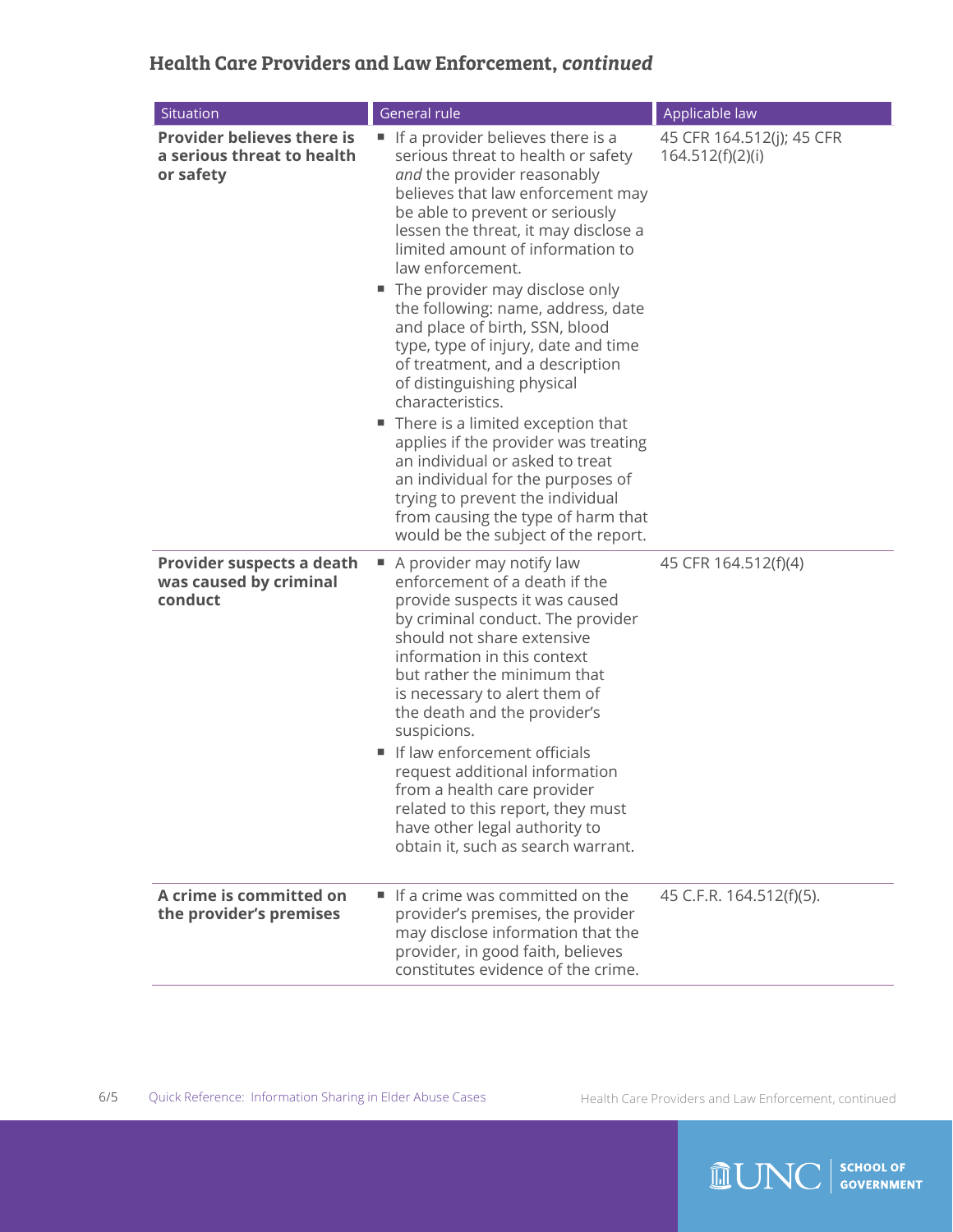# Health Care Providers and Law Enforcement, *continued*

| Situation                                                                                                                               | General rule                                                                                                                                                                                                                                                                                                                                                                                                                          | Applicable law            |
|-----------------------------------------------------------------------------------------------------------------------------------------|---------------------------------------------------------------------------------------------------------------------------------------------------------------------------------------------------------------------------------------------------------------------------------------------------------------------------------------------------------------------------------------------------------------------------------------|---------------------------|
| A crime is committed<br>when not on the<br>provider's premises<br>in course of medical<br>emergency                                     | If a provider (1) is providing<br>ш<br>care in response to a medical<br>emergency and (2) the emergency<br>is not on the provider's premises,<br>the provider may notify law<br>enforcement that a crime has<br>been committed.<br>■ The provider may disclose only<br>limited information, including the<br>nature and location of the crime,<br>the victim(s), and the identity,<br>description and location of the<br>perpetrator. | 45 C.F.R. 164.512(f)(6).  |
| <b>Law enforcement</b><br>presents a provider with<br>a search warrant or<br>court order compelling<br>disclosure                       | The provider must disclose<br>ш<br>information to law enforcement in<br>these two situations. The provider<br>may request that law enforcement<br>keep the information confidential.                                                                                                                                                                                                                                                  | 45 CFR 164.512(a); (f)(1) |
| <b>Law enforcement seeks</b><br>information from a<br>provider to locate a<br>suspect, fugitive, material<br>witness, or missing person | In response to a request from a<br>law enforcement official, a health<br>care provider may disclose certain<br>information including name,<br>address, date and place of birth,<br>SSN, blood type, type of injury,<br>date and time of treatment, and<br>a description of distinguishing<br>physical characteristics.                                                                                                                | 45 CFR 164.512(f)(2)      |

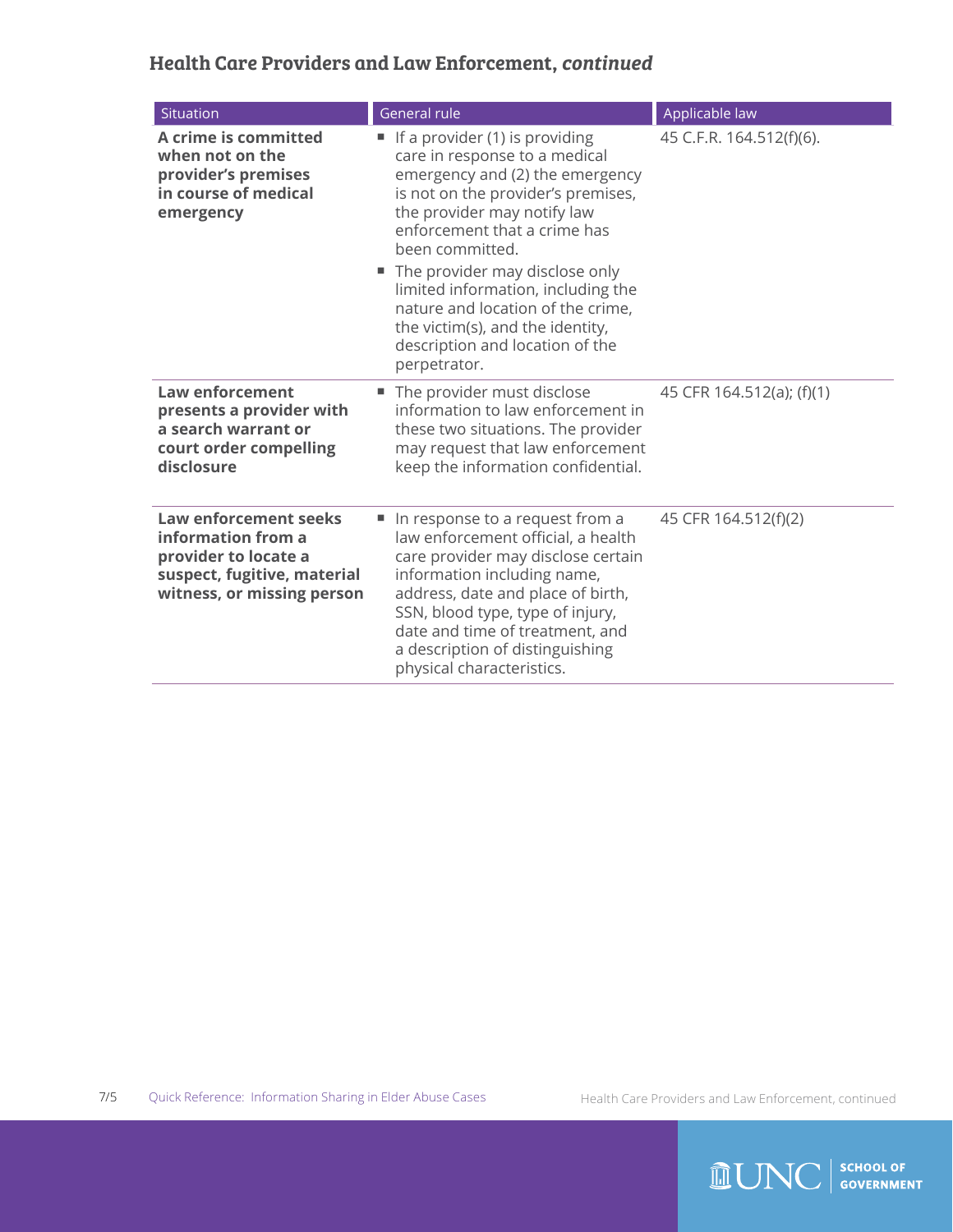# Health Care Providers and Law Enforcement, *continued*

| Situation                                                                           | General rule                                                                                                                                                                                                                                                                                                                                                                                                                                                                                                                                                                                                                                                                                                                                                                                                                                                                                       | Applicable law       |
|-------------------------------------------------------------------------------------|----------------------------------------------------------------------------------------------------------------------------------------------------------------------------------------------------------------------------------------------------------------------------------------------------------------------------------------------------------------------------------------------------------------------------------------------------------------------------------------------------------------------------------------------------------------------------------------------------------------------------------------------------------------------------------------------------------------------------------------------------------------------------------------------------------------------------------------------------------------------------------------------------|----------------------|
| <b>Law enforcement seeks</b><br>information about a crime<br>victim from a provider | The crime victim may agree to the<br>disclosure or<br>If the victim is not able to agree<br>ш<br>because of incapacity or emergency<br>circumstances, the provider may<br>make the disclosure if<br>$\circ$ The law enforcement official<br>represents that the information<br>is needed to determine whether<br>there has been a violation of<br>law by someone other than the<br>victim, and the information is<br>not intended to be used against<br>the victim;<br>$\circ$ The law enforcement official<br>represents that the immediate<br>law enforcement activity that<br>depends on the disclosure<br>would be materially and<br>adversely affected by waiting<br>until the individual is available<br>to agree to the disclosure, and<br>$\circ$ The provider concludes, in<br>the exercise of professional<br>judgment, that disclosure<br>is in the best interest of the<br>individual. | 45 CFR 164.512(f)(3) |

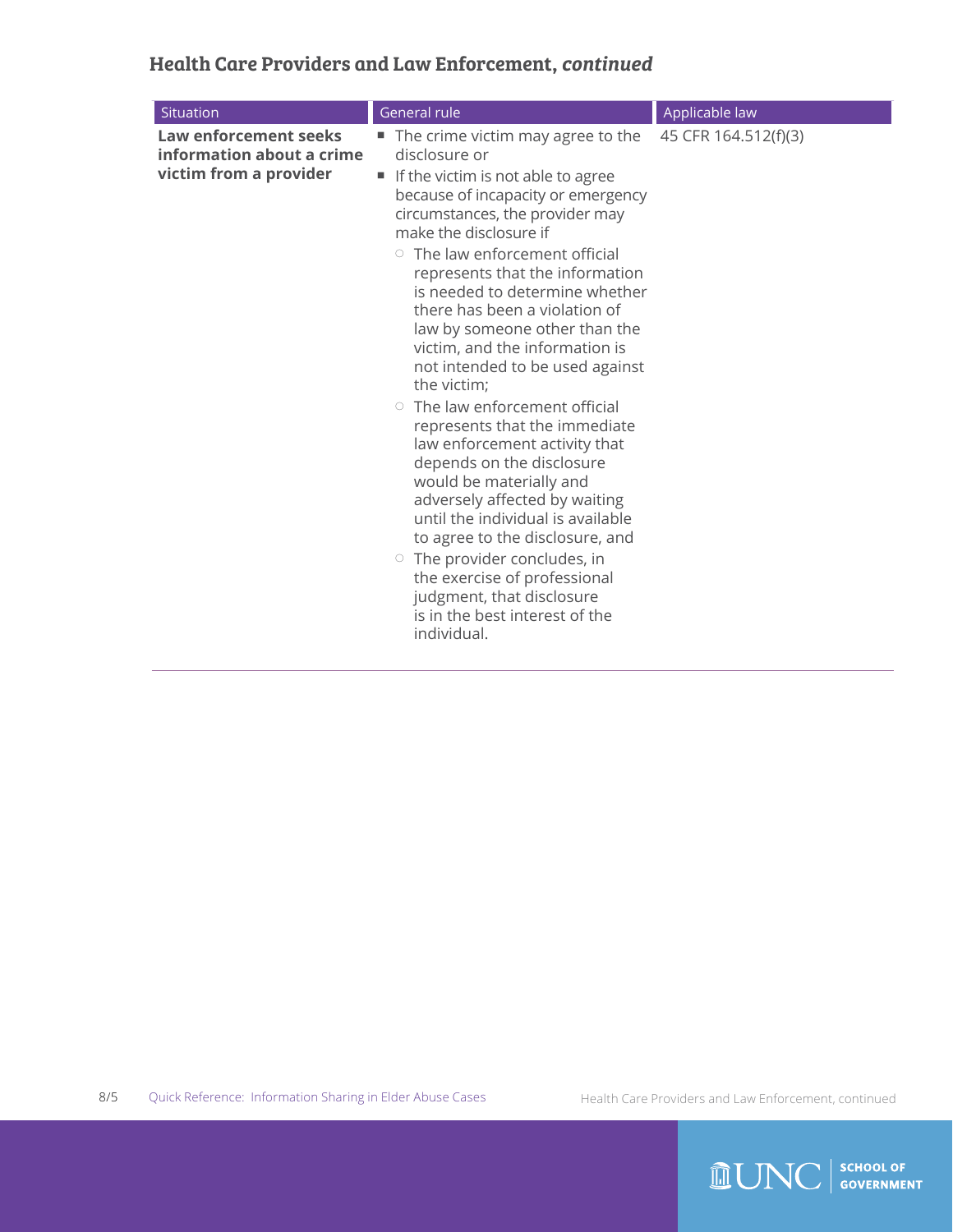## DSS and Financial Institutions

| Situation                                                                                  | <b>General rule</b>                                                                                                                                                                                                                                                                                                                                                                                                                                                                                                                                                                       | Applicable law                               |
|--------------------------------------------------------------------------------------------|-------------------------------------------------------------------------------------------------------------------------------------------------------------------------------------------------------------------------------------------------------------------------------------------------------------------------------------------------------------------------------------------------------------------------------------------------------------------------------------------------------------------------------------------------------------------------------------------|----------------------------------------------|
| <b>Financial institution</b><br>identifies signs of<br>potential financial<br>exploitation | Disabled adult: If the institution<br>(or an officer or employee) has<br>reasonable cause to believe that<br>a disabled adult is the victim or<br>target of financial exploitation,<br>they are required to make a<br>report to DSS. Financial privacy<br>laws allow financial institutions<br>to comply with this reporting<br>requirement.<br>Older adult: If the adult is older<br>(65+), whether disabled or not, a<br>report must be made to local law<br>enforcement.                                                                                                               | GS 108A-115                                  |
| DSS presents an order<br>to freeze and inspect<br>financial information                    | ■ DSS may request a district court<br>order to freeze a disabled adult's<br>account and inspect records<br>related to that account. There are<br>some limitations on such orders.<br>A financial institution must comply<br>with such an order.                                                                                                                                                                                                                                                                                                                                           | GS 108A-106                                  |
| DSS presents a subpoena<br>to the financial<br>institution                                 | ■ DSS may petition a district court<br>for a subpoena for financial<br>records of a disabled adult when<br>investigating a credible report of<br>exploitation.<br>If the court issues the subpoena,<br>a financial institution may ask the<br>court to either modify or quash it.<br>• Once any challenge is resolved,<br>the financial institution must<br>comply with the subpoena by<br>producing the requested records.<br>■ DSS is required to notify the<br>customer about the subpoena<br>immediately but may ask the court<br>to delay the notice under certain<br>circumstances. | GS 108A-116<br>GS 108A-117                   |
| DSS, serving as guardian,<br>requests access to<br>financial information                   | If DSS is appointed interim<br>guardian, general guardian<br>or guardian of the estate, the<br>financial institution must provide<br>access to the adult's financial<br>information if authorized by the<br>guardianship order.<br>If DSS is appointed guardian of the<br>ш<br>person, the financial institution is                                                                                                                                                                                                                                                                       | GS 35A-1114(e)<br>GS 35A-1251<br>GS 35A-1241 |

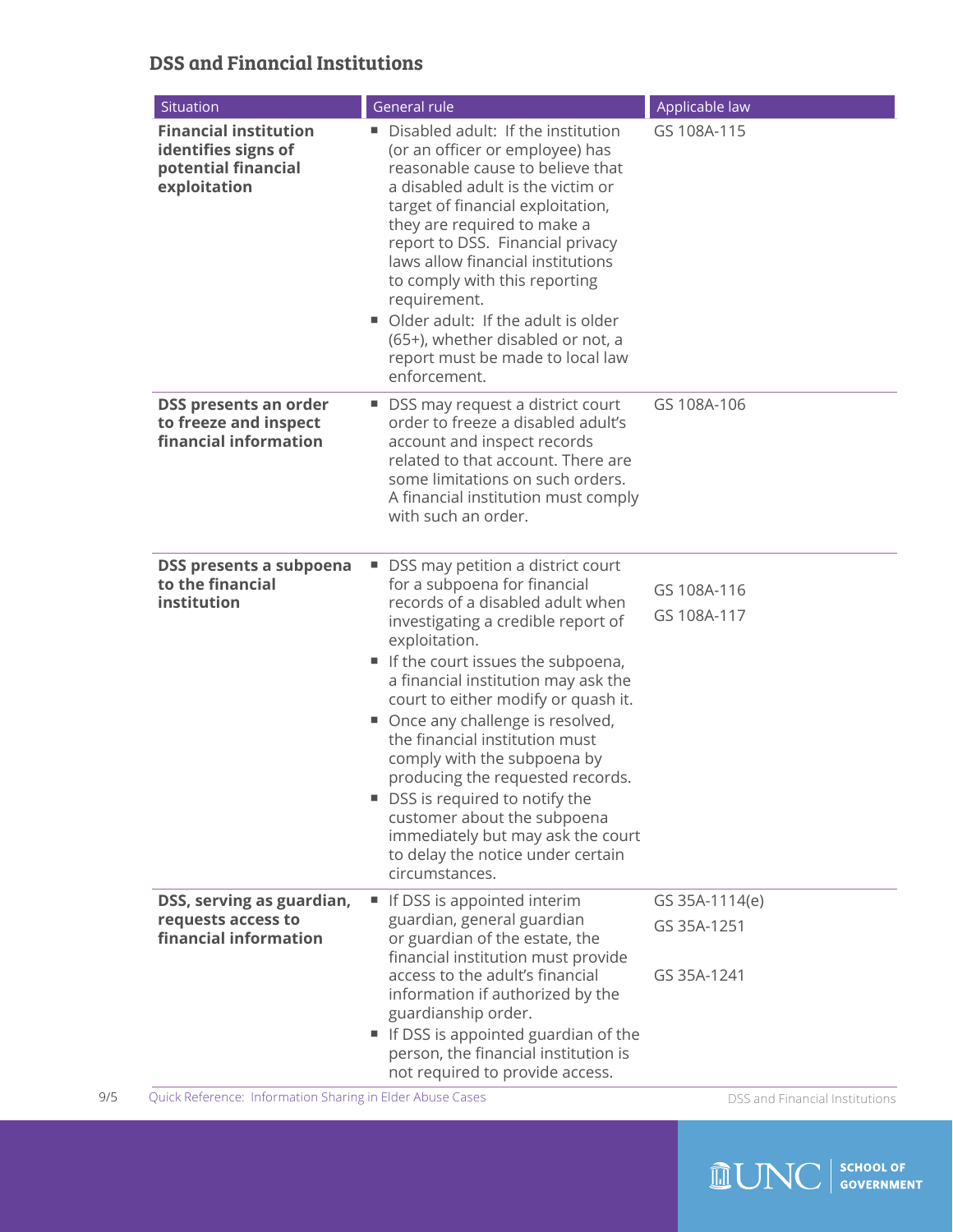#### Law Enforcement and Financial Institutions

| Situation                                                                                  | General rule                                                                                                                                                                                                                                                                                                                                                                                                                                                                                                                                                                                                                         | Applicable law                  |
|--------------------------------------------------------------------------------------------|--------------------------------------------------------------------------------------------------------------------------------------------------------------------------------------------------------------------------------------------------------------------------------------------------------------------------------------------------------------------------------------------------------------------------------------------------------------------------------------------------------------------------------------------------------------------------------------------------------------------------------------|---------------------------------|
| <b>Financial institution</b><br>identifies signs of<br>potential financial<br>exploitation | If the institution (or an officer<br>or employee) has reasonable<br>cause to believe that a disabled<br>or older adult (65+) is the victim<br>or target of financial exploitation,<br>a report must be made to local<br>law enforcement. Note that if the<br>potential victim is a disabled adult<br>(18+), a report must also be made<br>to DSS (see above).<br>Financial privacy laws allow<br>financial institutions to comply with<br>this reporting requirement.                                                                                                                                                                | GS 108A-115<br>$G.S. 53B-4(13)$ |
| Law enforcement official<br>presents a subpoena to<br>the financial institution            | Law enforcement may petition a<br>district court for a subpoena for<br>financial records of a disabled<br>or older adult (65+) when<br>investigating a credible report of<br>exploitation.<br>If the court issues the subpoena,<br>a financial institution may ask the<br>court to either modify or quash it.<br>■ Once any challenge is resolved, the<br>financial institution must comply<br>with the subpoena by producing<br>the requested records.<br>Law enforcement is required to<br>ш<br>notify the customer about the<br>subpoena immediately but may<br>ask the court to delay the notice<br>under certain circumstances. | GS 108A-116<br>GS 108A-117      |
| Law enforcement official<br>presents a search<br>warrant to the financial<br>institution   | ■ The financial institution must<br>comply with the search warrant.                                                                                                                                                                                                                                                                                                                                                                                                                                                                                                                                                                  | GS 53B-4(3)                     |